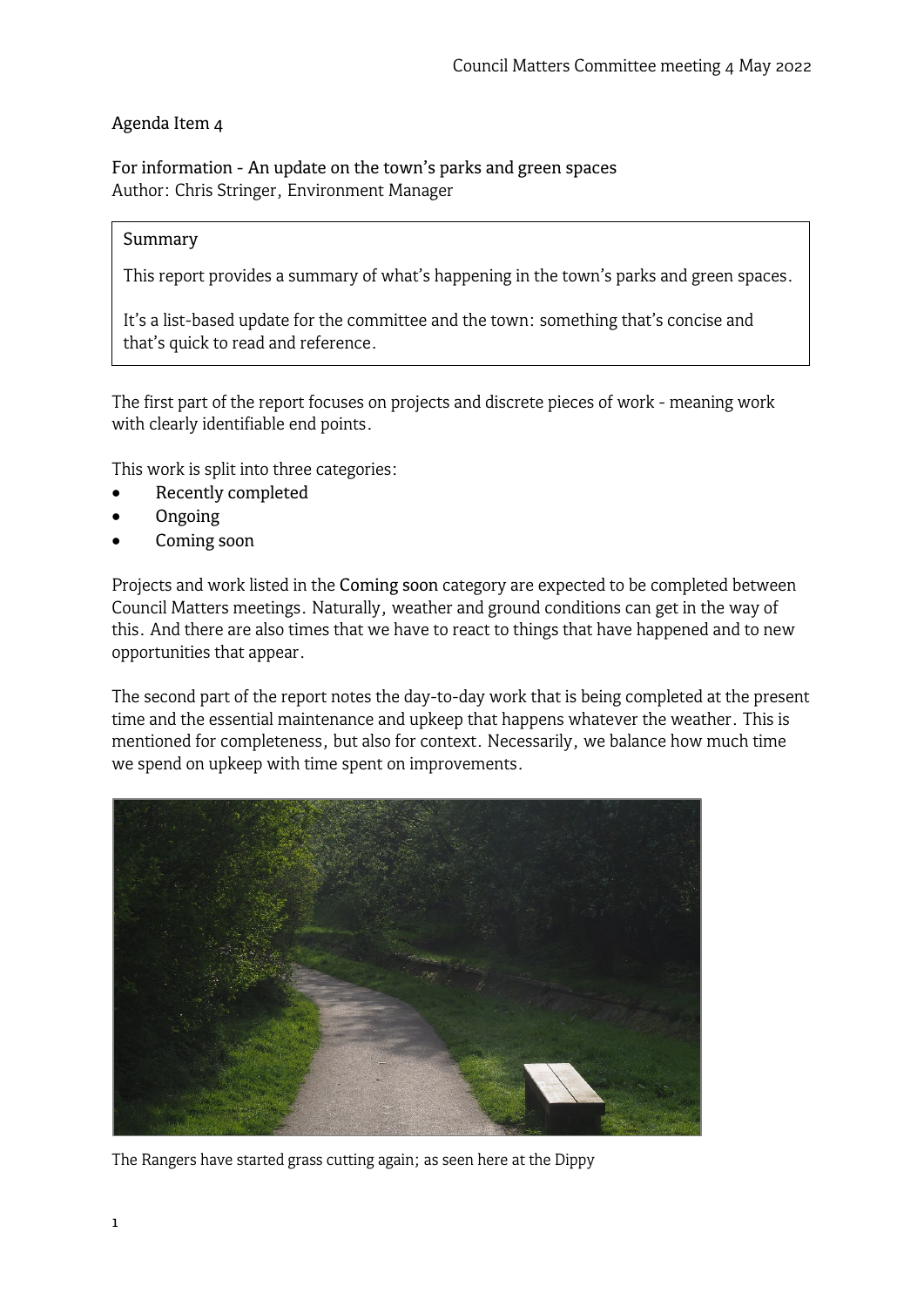# Recently completed

- A report to the Town Matters committee on our Speed Indicator Device (SID)
- A community event at Egford Lane to discuss and try out the possible locations for the mini football pitch planned for the space
- Reinstatement works to the grass and the ground in Mary Baily

## Ongoing

- Work on the Jubilee project at the Showfield
- Creating new wildflower areas along the edge of the Mary Baily playing field
- Conversations with MDC about the rough sleepers in the spaces we look after



One of the rough sleepers currently on Council land

#### Coming soon

- Tree surveys for our parks and green spaces
- Community engagement at the Showfield (with more detail on this below)

#### Day to day

- We've resumed grass cutting in all our spaces This has included the first (early) meadow cuts of Rodden Meadow and the Dippy
- Park checks and play checks
- Play repairs and upkeep
- Sharing the data coming from the SID with Community Speedwatch and SCC for analysis
- Watering our flowers and all the recently planted trees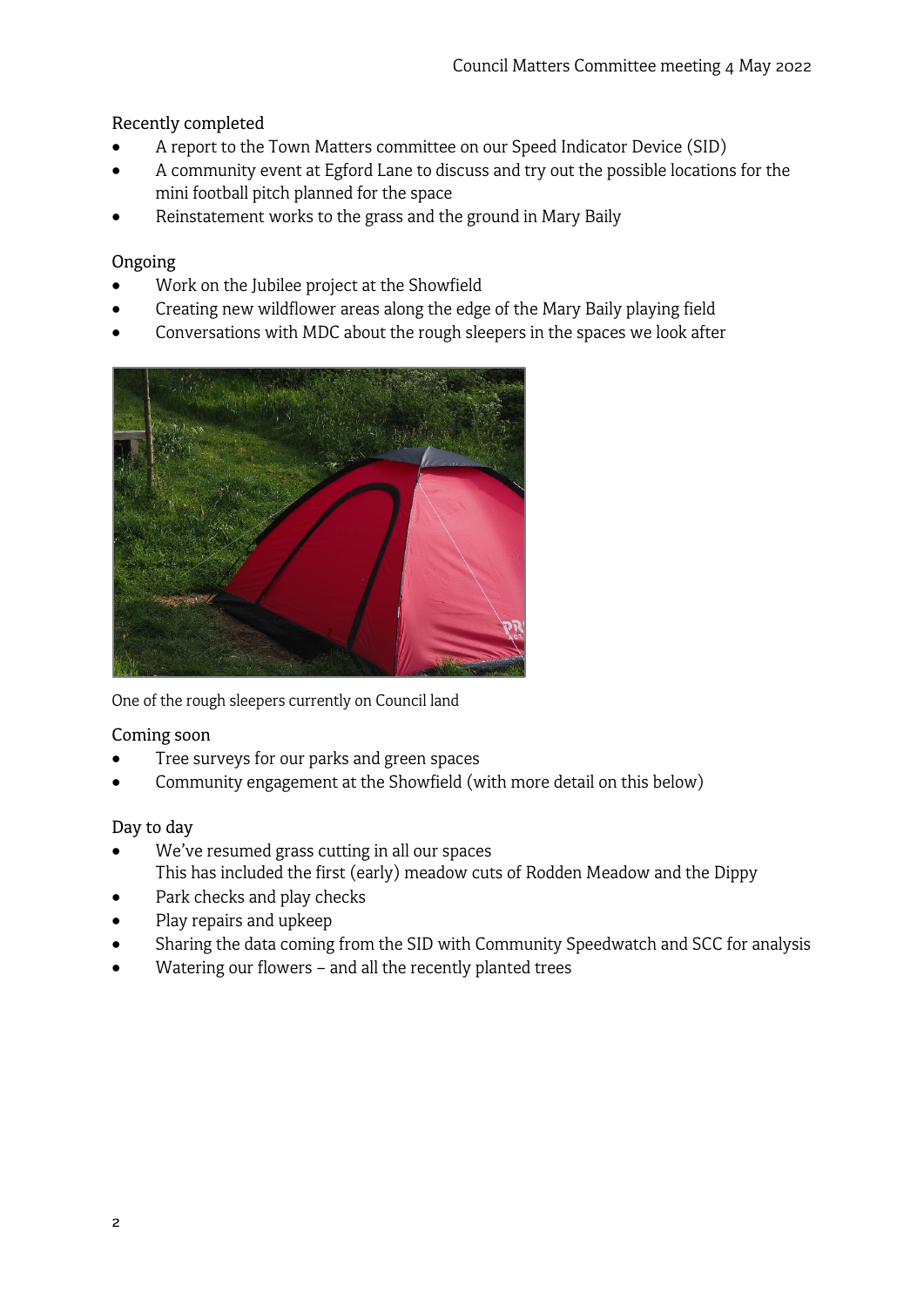

#### The return of our management and improvement plans

We had paused the reviews of our management and improvement plans. This was to allow for further work on the town's play strategy which has now been adopted and for more detailed discussions about the declared climate and ecological emergencies which are ongoing.

Updated management plans have returned as of this meeting though; starting with reviews of the plans for New Road; North Parade; Packsaddle and the Roundhouse.

#### Community engagement at the Showfield

As reported at the last Council Matters meeting, we'll be giving people the opportunity to have their say on the Showfield before we start work on the updated plan for the space.

We'll be discussing some particular ideas and proposals as part of this:

- The Collegians' proposal for a toilet block building next to the football pitch
- A Healing Garden project working with the medical practice
- A Tiny Forest at the Showfield

This community engagement will be happening soon with full information beforehand including when we'll be in the Showfield for people to come to talk to us.

#### Improving the toilets in Victoria Park

The refurbishment/demolition asbestos survey of the toilets has been completed and we're now awaiting the written report.

We also have site meetings booked with design and build companies that specialise in public toilets. These meetings are booked for early May.